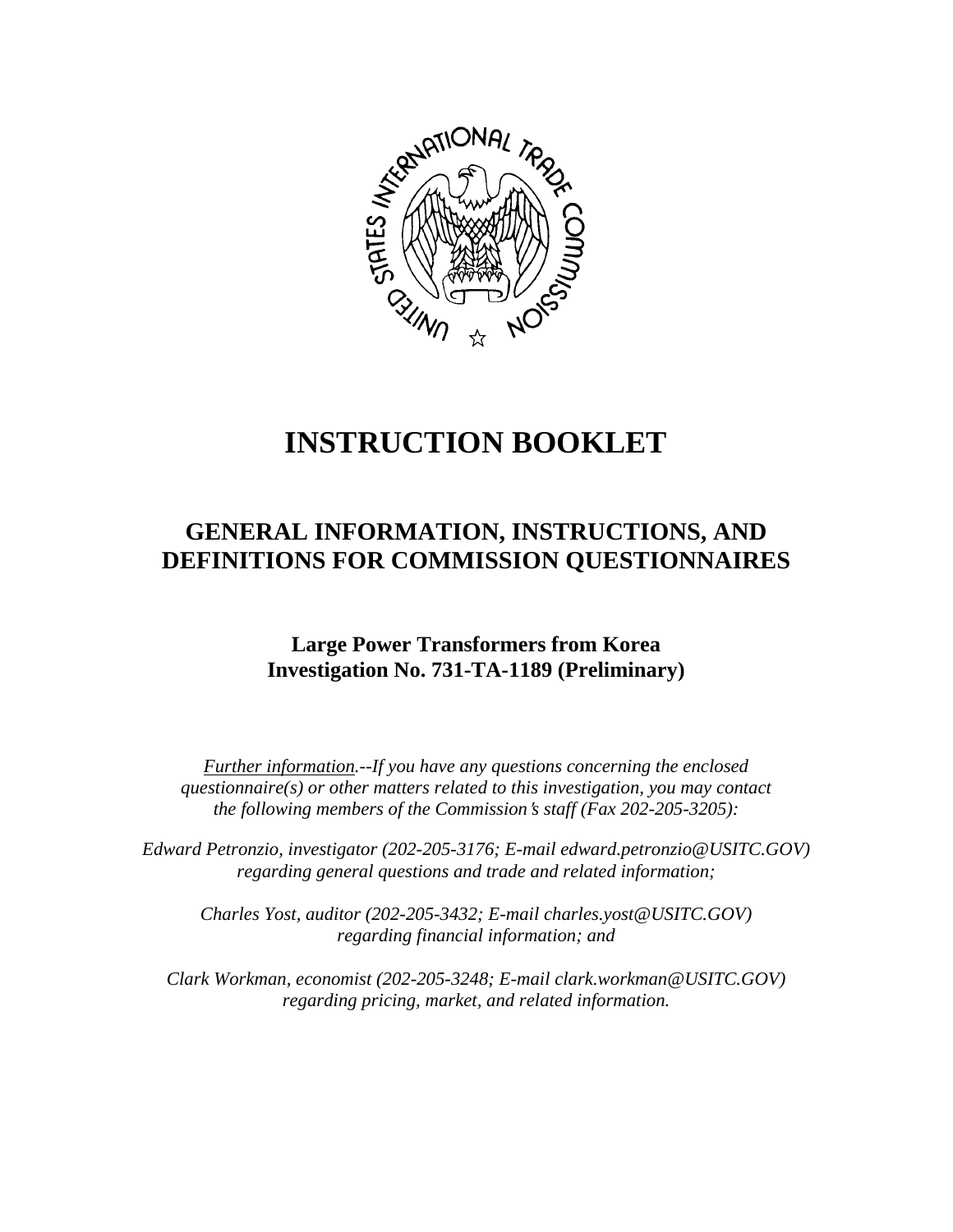#### **GENERAL INFORMATION**

*Background*.--This investigation was instituted in response to a petition filed on July 14, 2011 by ABB Inc., Cary, NC; Delta Star Inc., Lynchburg, VA; and Pennsylvania Transformer Technology Inc., Cannonsburg, PA. Antidumping duties may be assessed on the subject imports as a result of this investigation if the Commission makes an affirmative determination of injury, threat, or material retardation, and if the U.S. Department of Commerce makes an affirmative determination of dumping.

Questionnaires and other information pertinent to this investigation are available at **http://www.usitc.gov/trade\_remedy/731\_ad\_701\_cvd/investigations/2011/large\_power\_tran sformers/prelimphase.htm**.

Address all correspondence to the United States International Trade Commission, Washington, DC 20436. Hearing-impaired individuals can obtain information regarding this investigation via the Commission's TDD terminal (202-205-1810).

*Due date of questionnaire(s)*.--Return the completed questionnaire(s) to the United States International Trade Commission by no later than **JULY 28, 2011**. Although the enclosed postpaid envelope may be used to return the completed questionnaire, use of an overnight mail service may be necessary to ensure that your response actually reaches the Commission by **JULY 28, 2011**. If you do not use the enclosed envelope, please make sure the completed questionnaire is sent to the attention of **EDWARD PETRONZIO**. **Return only one copy of the completed questionnaire(s), but please keep a copy for your records so that you can refer to it if the Commission staff contacts you with any questions during the course of the investigation.**

*Service of questionnaire response(s)*.--In the event that your firm is a party to this investigation, you are required to serve a copy of the questionnaire(s), once completed, on parties to the proceeding that are subject to administrative protective order (see 19 CFR  $\S 207.7$ ). A list of such parties is maintained by the Commission's Secretary and may be obtained by calling 202-205-1803. A certificate of service must accompany the copy of the completed questionnaire(s) you submit (see 19 CFR § 207.7).

*Confidentiality*.--The commercial and financial data furnished in response to the enclosed questionnaire(s) that reveal the individual operations of your firm will be treated as confidential by the Commission to the extent that such data are not otherwise available to the public and will not be disclosed except as may be required by law (see 19 U.S.C. § 1677f). Such confidential information will not be published in a manner that will reveal the individual operations of your firm; however, nonnumerical characterizations of numerical business proprietary information (such as discussion of trends) will be treated as confidential business information only at the request of the submitter for good cause shown.

*Verification***.--The information submitted in the enclosed questionnaire(s) is subject to audit and verification by the Commission. To facilitate possible verification of data, please keep all your workpapers and supporting documents used in the preparation of the questionnaire response(s).**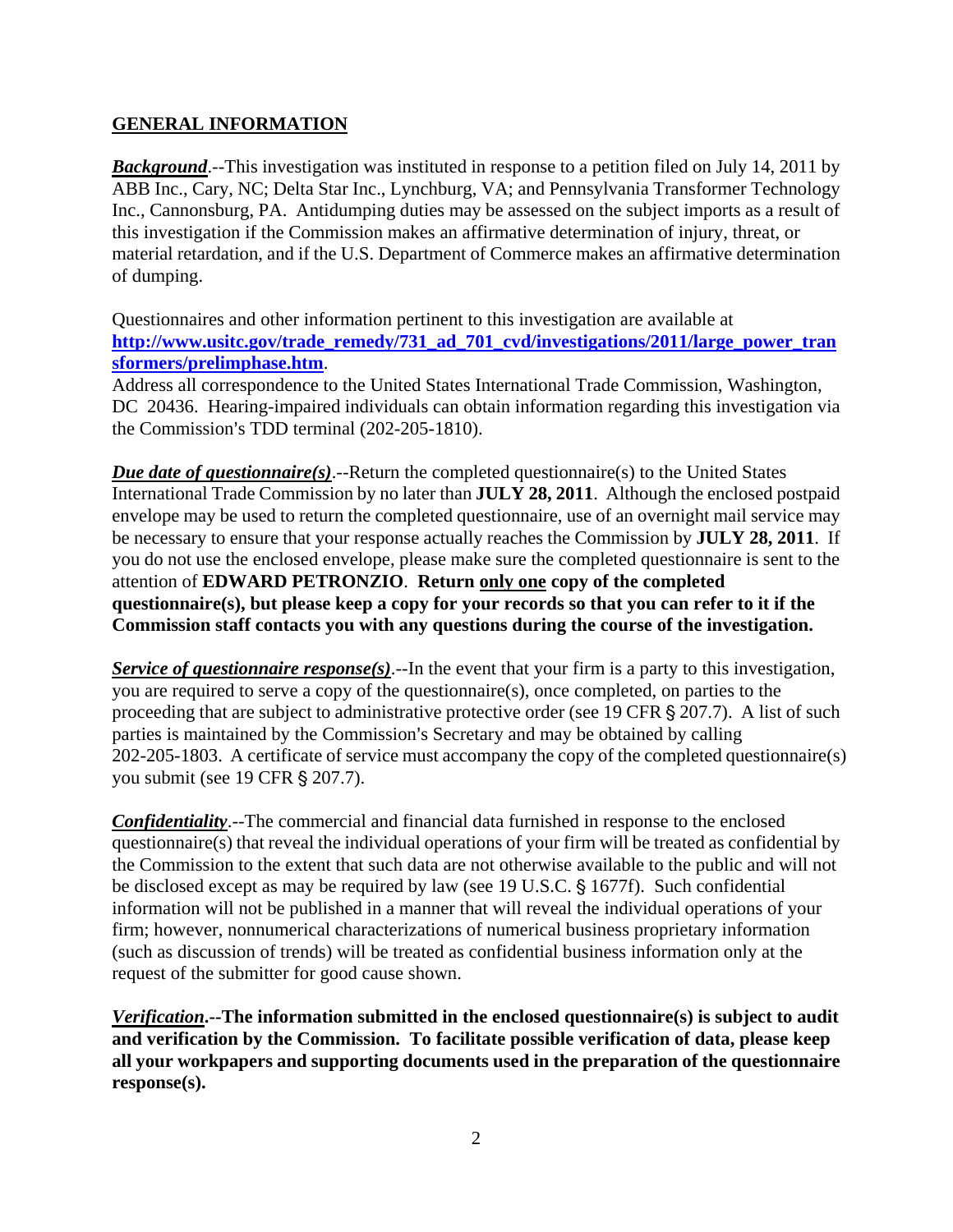#### **GENERAL INFORMATION--***Continued*

*Release of information*.--The information provided by your firm in response to the questionnaire(s), as well as any other business proprietary information submitted by your firm to the Commission in connection with the investigation, may become subject to, and released under, the administrative protective order provisions of the Tariff Act of 1930 (19 U.S.C. § 1677f) and section 207.7 of the Commission's Rules of Practice and Procedure (19 CFR  $\S$  207.7). This means that certain lawyers and other authorized individuals may temporarily be given access to the information for use in connection with this investigation or other import-injury investigations conducted by the Commission on the same or similar merchandise; those individuals would be subject to severe penalties if the information were divulged to unauthorized individuals. In addition, if your firm is a U.S. producer, the information you provide on your production and imports of large power transformers and your responses to the questions in Part I of the producer questionnaire will be provided to the U.S. Department of Commerce, upon its request, for use in connection with (and only in connection with) its requirement pursuant to section  $732(c)(4)$  of the Act (19 U.S.C.  $\frac{6}{5}$  1673a(c)(4)) to make a determination concerning the extent of industry support for the petition requesting this investigation. Any information provided to Commerce will be transmitted under the confidentiality and release guidelines set forth above. Your response to these questions constitutes your consent that such information be provided to Commerce under the conditions described above.

#### **INSTRUCTIONS**

*Answer all questions*.--Do not leave any question or section blank unless a questionnaire expressly directs you to skip over certain questions or sections. If the answer to any question is "none," write "none." If information is not readily available from your records in exactly the **form requested, furnish carefully prepared estimates--designated as such by the letter E<sup>"</sup>--and explain the basis of your estimates**. Answers to questions and any necessary comments or explanations should be supplied in the space provided or on separate sheets attached to the appropriate page of the questionnaire(s). If your firm is completing more than one questionnaire in connection with this investigation (i.e., a producer, importer, and/or purchaser questionnaire), you need not respond to duplicated questions in the questionnaires.

*Consolidate all U.S. establishments*.--Report the requested data for your establishment(s) located in the United States. **Firms operating more than one establishment should combine the data for all establishments into a single report.**

*Filing instructions*.—Questionnaires may be filed either in paper form or electronically.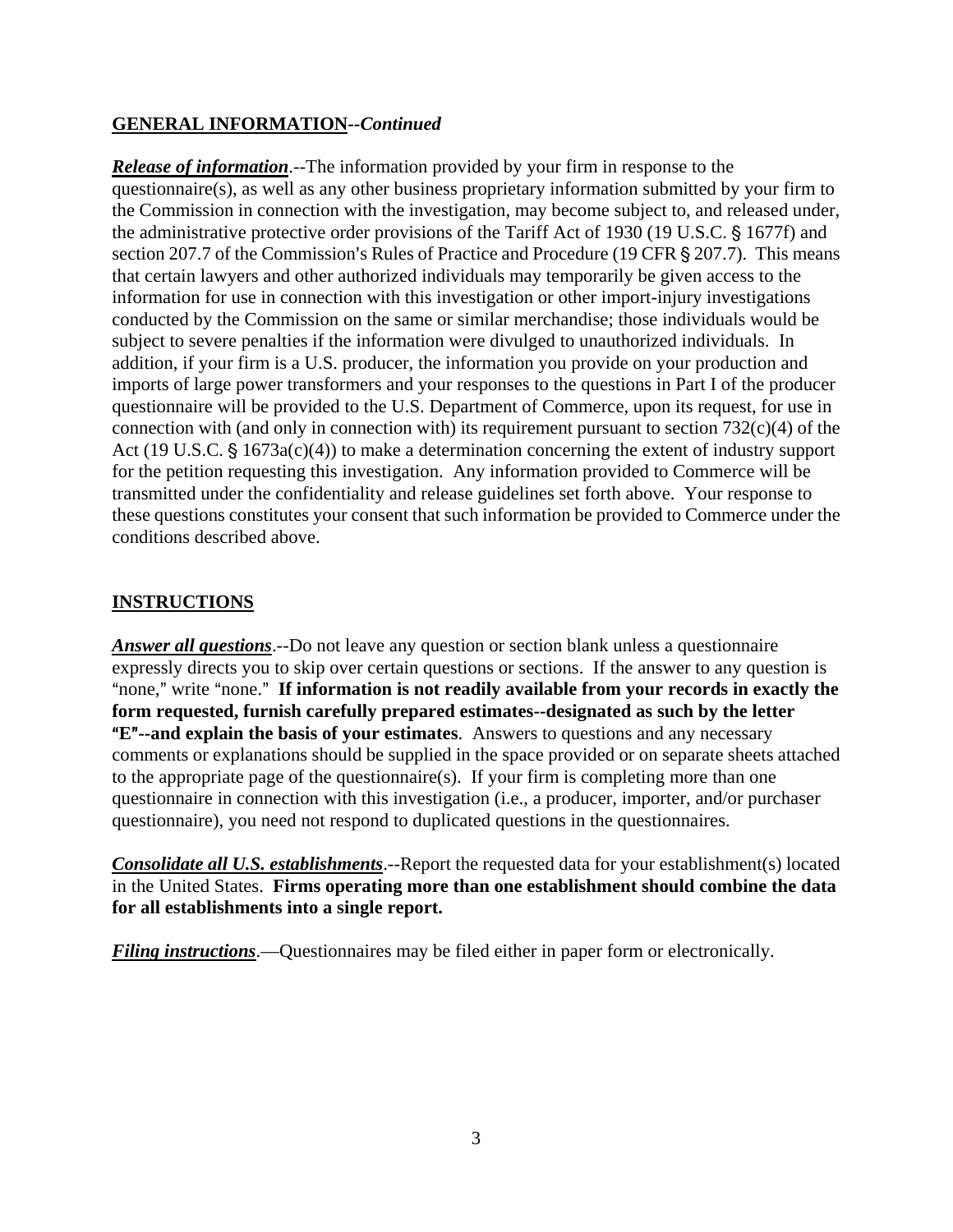#### **INSTRUCTIONS--***Continued*

#### **OPTIONS FOR FILING IN PAPER FORM**

**• Overnight mail service**.—Mail to the following address:

#### **United States International Trade Commission Office of Investigations, Room 615 500 E Street SW Washington, DC 20024**

**• Fax**.—Fax to 202.205.3205.

**• U.S. mail**.—Mail to the address above, but use zip code 20436. *This option is not recommended. U.S. mail sent to government offices undergoes additional processing to screen for hazardous materials; this additional processing results in substantial delays in delivery.* 

#### **OPTIONS FOR FILING ELECTRONICALLY**

This questionnaire is available as a "fillable" form in MS Word format on the Commission's website at

**http://www.usitc.gov/trade\_remedy/731\_ad\_701\_cvd/investigations/2011/larg e\_power\_transformers/prelimphase.htm**.

*Please do not attempt to modify the format or permissions of the questionnaire document*. You may complete the questionnaire electronically, print it out, and submit it in paper form as described above, or you may submit it electronically through one of the following means:

**• Compact disc (CD)**.—Copy your questionnaire onto a CD, include a signed certification page (page 1) (either in paper form or scanned PDF copied onto CD), and mail to the address above. *It is strongly recommended that you use an overnight mail service. U.S. mail sent to government offices undergoes additional processing which not only results in substantial delays in delivery but may also damage CDs.* 

**• E-mail**.—E-mail your questionnaire to the investigator identified on page 1 of the Instruction Booklet; include a scanned PDF of the signed certification page (page 1). Type the following in the e-mail subject line: **BPI Questionnaire, INV. NO. 1189**. *Please note that submitting your questionnaire by e-mail may subject your firm's business proprietary information to transmission over an unsecure environment and to possible disclosure. If you choose this option, the Commission warns you that any risk involving possible disclosure of such information is assumed by the submitter and not by the Commission.* 

Note: If you are a party to the investigation, and service of the questionnaire is required, such service should be made in paper form.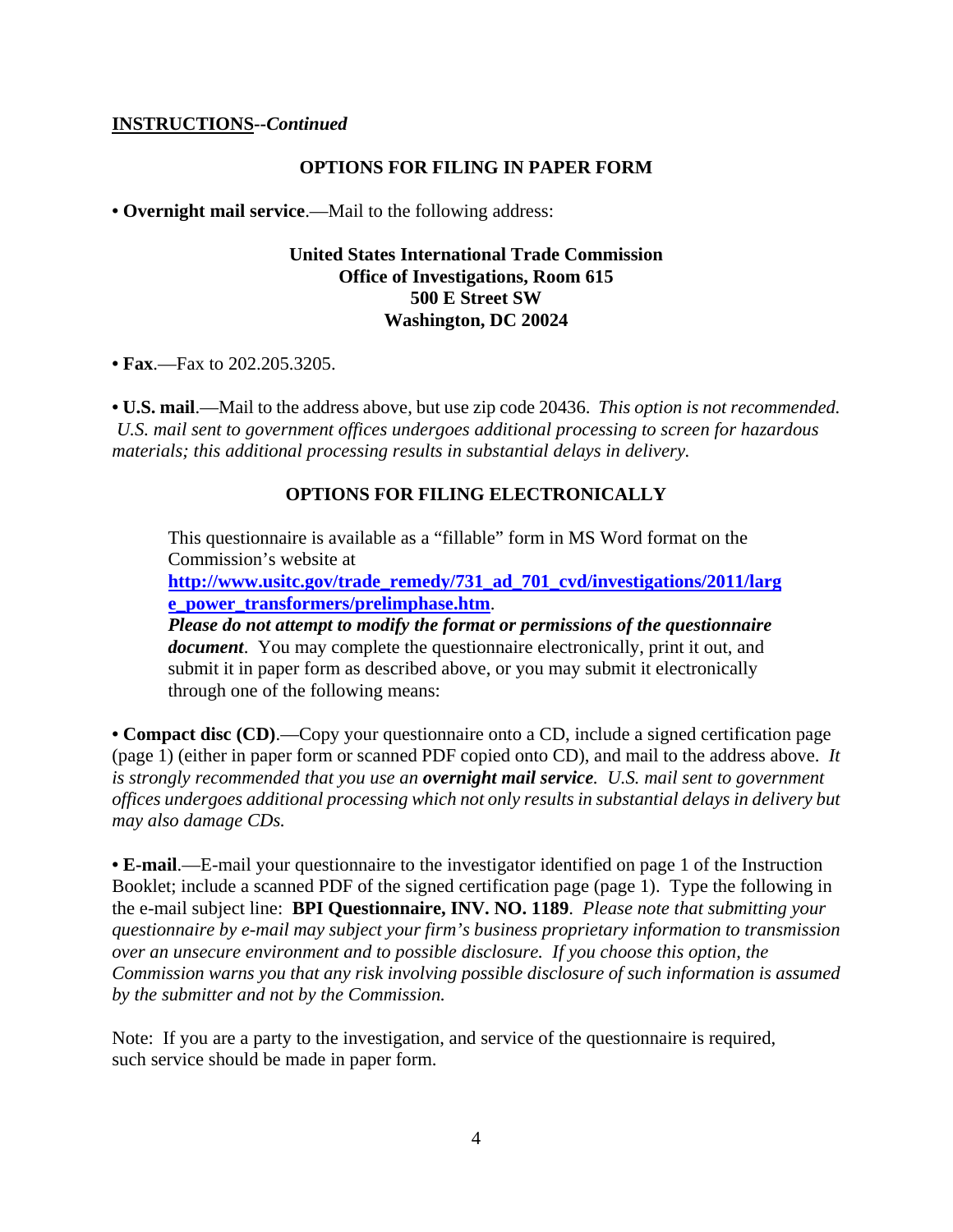#### **DEFINITIONS**

*Large Power Transformers*.—The scope of this investigation covers large liquid dielectric power transformers ("LPTs") having a top power handling capacity greater than or equal to 60,000 kilovolt amperes (60 megavolt amperes), whether assembled or unassembled, used in the generation, transmission, distribution and utilization of electric power.

The scope also includes subassemblies of such LPTs. For purposes of this investigation, subassemblies consist of (1) the active part and any other parts imported with the active part designed for use in the assembly of LPTs; and (2) the tank and any other parts imported with the tank designed for use in the assembly of LPTs. The "active part" of the transformer consists of the electrical steel core or shell, the windings, electrical insulation between the windings, and the mechanical frame for an LPT. The "tank" of the transformer consists of the steel outer container designed to contain the active part of an LPT.

For purposes of this investigation, "unassembled" LPTs consist of either (1) all parts necessary to make a fully assembled LPT, or (2) any combination of parts, constituting a less than complete, unassembled LPT, with a minimum of two of the following major components: a tank, an active part, silicon electrical steel core or shell laminates, or the mechanical frame.

The LPTs subject to this investigation are components designed for use in high voltage electric power systems to transfer power by electromagnetic induction between circuits at the same frequency, usually with changed values of voltage and current. They are designed to be used to step up, transmit or step down the voltage levels being transmitted.

The product definition encompasses all such LPTs regardless of name designation, including but not limited to step-up transformers, step-down transformers, autotransformers, interconnection transformers, voltage regulator transformers, rectifier transformers, and power rectifier transformers.

The LPTs and the parts and subassemblies of LPTs subject to this investigation are currently classifiable under statistical reporting numbers 8504.23.0040, 8504.23.0080, and 8504.90.9540 of the Harmonized Tariff Schedule of the United States (HTS). Although the HTSUS subheadings are provided for convenience and customs purposes, the written description of the scope of this investigation is dispositive.

*Firm*.--An individual proprietorship, partnership, joint venture, association, corporation (including any subsidiary corporation), business trust, cooperative, trustee in bankruptcy, or receiver under decree of any court.

*Related firm*.--A firm that your firm solely or jointly owned, managed, or otherwise controlled; a firm that solely or jointly owned, managed, or otherwise controlled your firm; and/or a firm that was solely or jointly owned, managed, or otherwise controlled by a firm that also solely or jointly owned, managed, or otherwise controlled your firm.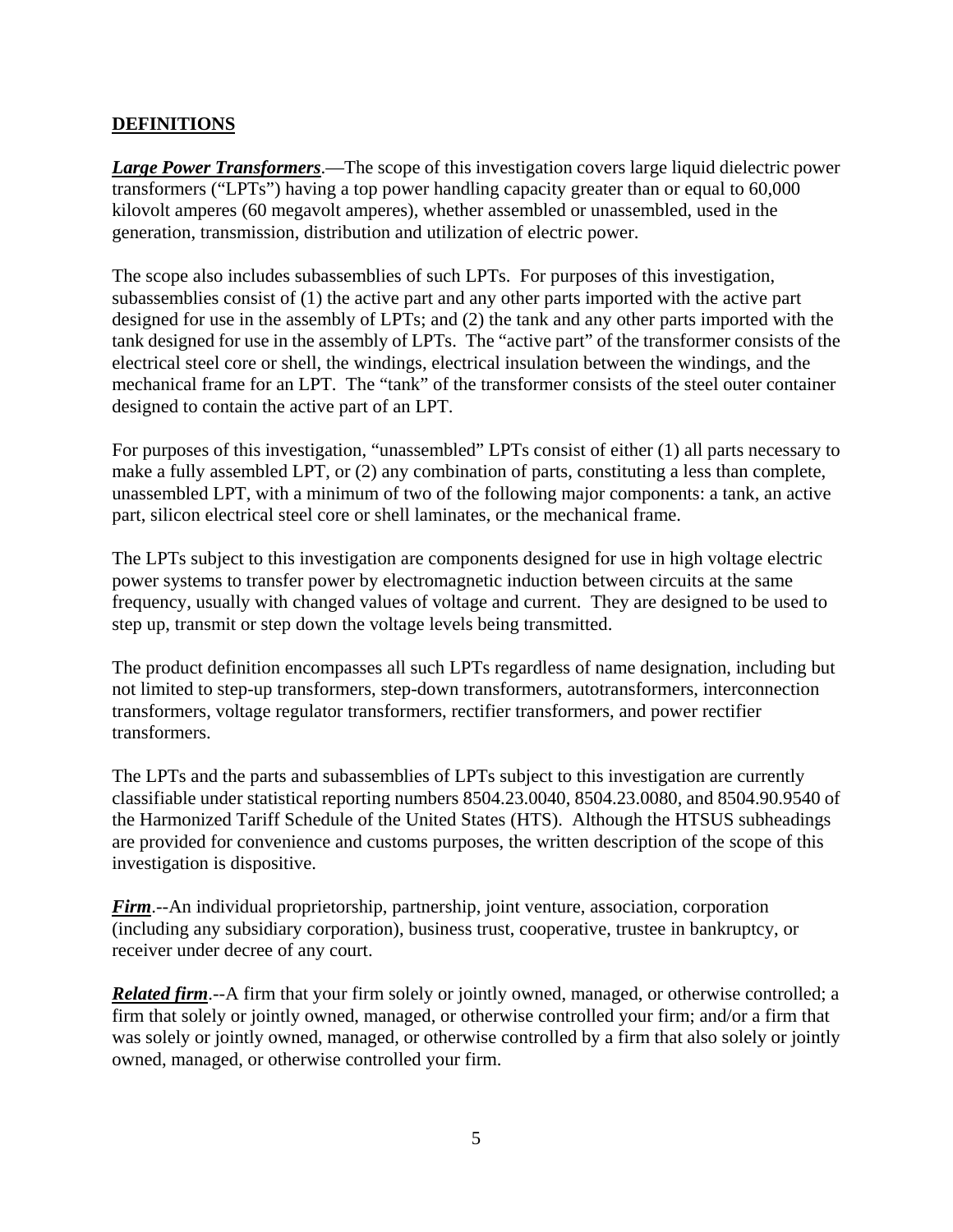#### **DEFINITIONS--***Continued*

*Establishment*.--Each facility of a firm in the United States involved in the production, importation, and/or purchase of large power transformers (as defined above), including auxiliary facilities operated in conjunction with (whether or not physically separate from) such facilities.

*United States*.--For purposes of this investigation, the 50 States, Puerto Rico, the U.S. Virgin Islands, and the District of Columbia.

*Importer*.--Any person or firm engaged, either directly or through a parent company or subsidiary, in importing large power transformers (as defined above) into the United States from a foreign manufacturer or through its selling agent.

**Imports**.--Those products identified for Customs purposes as imports for consumption for which your firm was the importer of record (i.e., was responsible for paying any import duty) or consignee (i.e., to which the merchandise was first delivered).

*Import quantities*.--Quantities reported should be net of returns.

**Import values**.--Values reported should be landed, duty-paid values at the U.S. port of entry, including ocean freight and insurance costs, brokerage charges, and import duties (i.e., all charges except inland freight in the United States).

*Purchaser*.--Any person or firm engaged, either directly or through a parent company or subsidiary, in purchasing large power transformers (as defined above) from another firm that produces, imports, or otherwise distributes large power transformers. A retail firm that is the importer of record may be considered a purchaser.

*Purchases*.--Purchases from all sources, NOT including direct imports from foreign producers (which should be reported in an importer questionnaire).

*Purchase quantities*.--Quantities reported should be net of returns.

*Purchase values*.--Values reported should be net values (i.e., gross purchase values less all discounts, allowances, rebates, and the value of returned goods), delivered to your U.S. receiving point.

*Shipments*.--Shipments of products produced in or imported by your U.S. establishment(s). Include shipments to the contracting firm of product produced by your firm under a toll agreement.

*Shipment quantities*.—Quantities reported should be net of returns.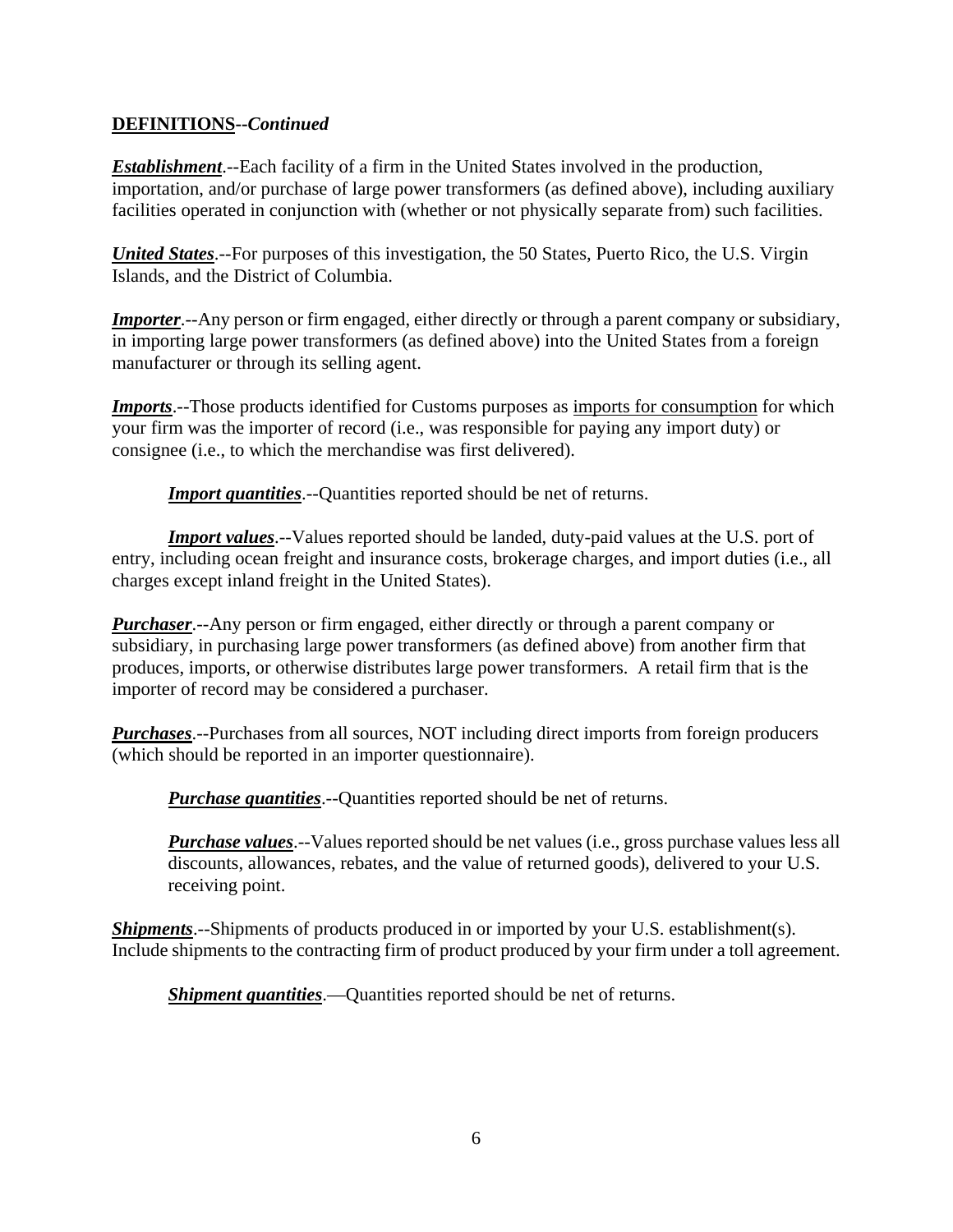#### **DEFINITIONS--***Continued*

*Shipment values*.--Values reported should be net values (i.e., gross sales values less all discounts, allowances, rebates, prepaid freight, and the value of returned goods), f.o.b. your U.S. point of shipment. The value of domestic shipments to the contracting firm under a toll agreement is the conversion fee (including profit).

#### *Types of shipments*:

*U.S. shipments*.--Commercial shipments, internal consumption, and transfers to related firms within the United States.

*Commercial shipments*.--Shipments, other than internal consumption and transfers to related firms, within the United States.

*Internal consumption*.--Product consumed internally by your firm.

*Transfers to related firms*.--Shipments made to related domestic firms.

*Export shipments*.--Shipments to destinations outside the United States, including shipments to related firms.

*Inventories*.--Finished goods inventory, not raw materials or work-in-progress.

#### **The following definitions apply only to the PRODUCER QUESTIONNAIRE.**

*Average production capacity*.--The level of production that your establishment(s) could reasonably have expected to attain during the specified periods. Assume normal operating conditions (i.e., using equipment and machinery in place and ready to operate; normal operating levels (hours per week/weeks per year) and time for downtime, maintenance, repair, and cleanup; and a typical or representative product mix).

*Toll agreement*.--Agreement between two firms whereby the first firm furnishes the raw materials and the second firm uses the raw materials to produce a product that it then returns to the first firm with a charge for processing costs, overhead, etc.

*Production*.--All production in your U.S. establishment(s), including production consumed internally within your firm and production for another firm under a toll agreement.